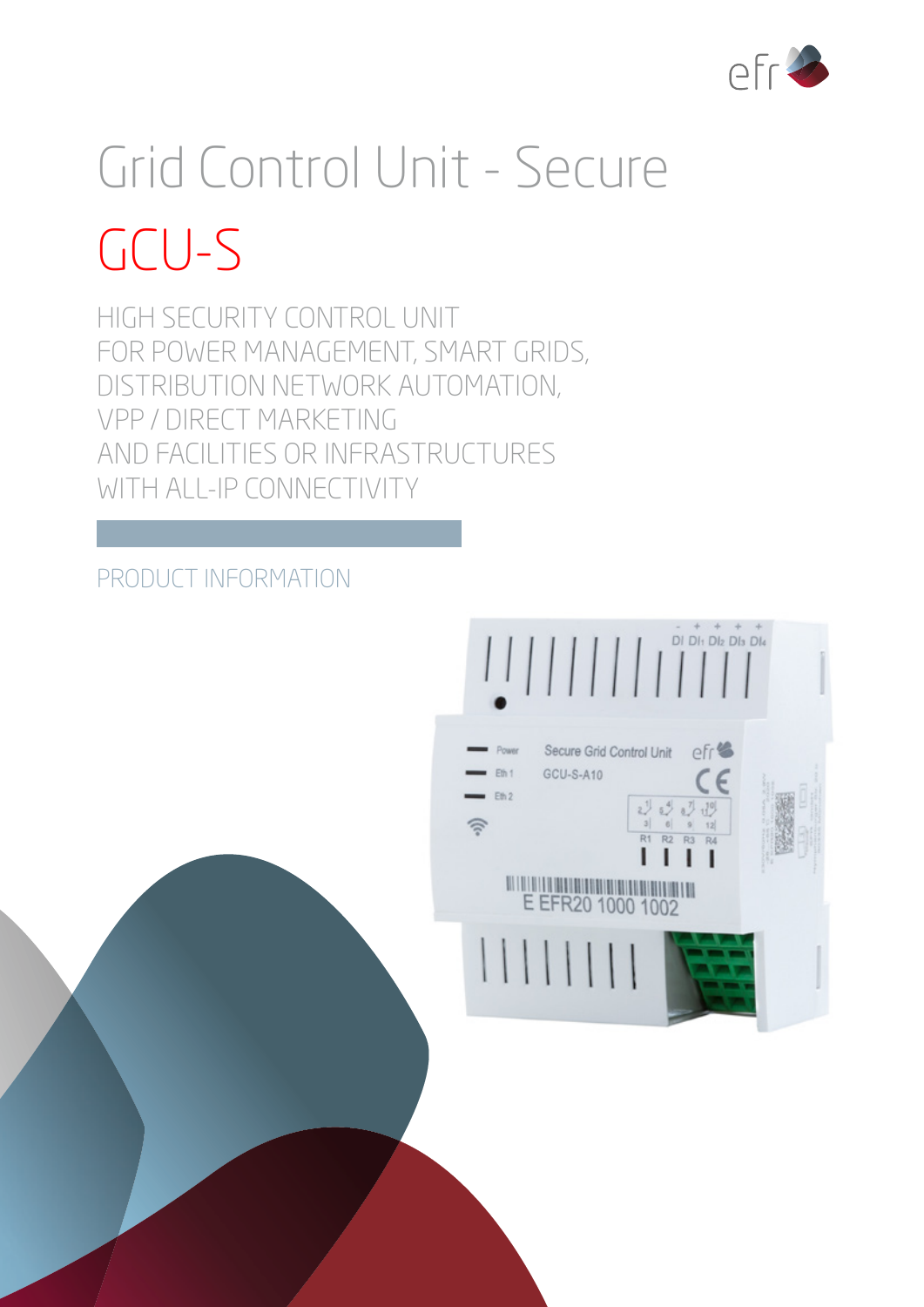

### Grid Control Unit - Secure GCU-S

#### Features

The GCU-S control unit is a member of the IP-based product line, which is dedicated to secure energy supply. The device can be used independently or in combination with a meter system. With variants available for extended data acquisition and output, the GCU-S can also be used to form a secure, flexible and cost-effective remote control system. One of the main goals in this regard is to fill the gap in low- and medium-voltage distribution networks, most of which are not monitored or controlled.

The functionality of the GCU-S control unit extends from conventional remote control to grid management with secure IP communication in grids with distributed generation facilities. The following features are typical:

- Two independent TLS-protected Ethernet IP interfaces for WAN and LAN connectivity
- Daisy-chained device operation
- Four bistable 1 A changeover relays for switching purposes
- Configurable relay control, grouping and interlocking
- Up to four 24 VDC digital inputs
- 230 VAC or 12-60 VDC supply voltage
- Dedicated profiles for flexibly configurable functionality, particularly for communication, operating or switching schedules and security functions
- Role-based access control
- EN 61850 (according to FNN-Specification) and EN 60870-5-104 as standard user protocols
- Firmware upgrade over IP interfaces with WELMEC-compliant partitioning of fixed and modifiable firmware
- Independent protocol allocation to Ethernet ports by firmware upgrade
- Optional: Longwave broadcast channel for direct control or redundant control channel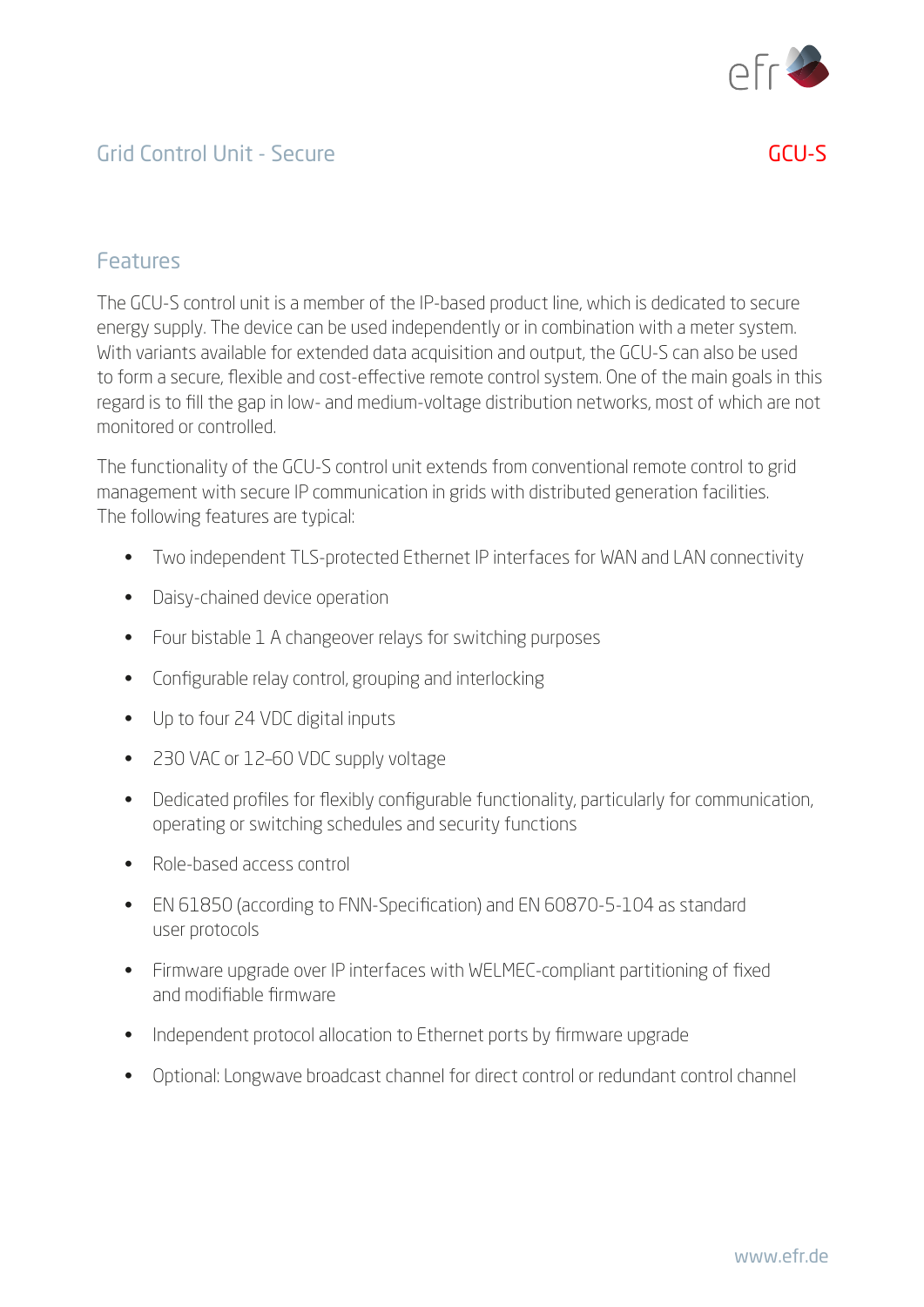

#### Use

The scope of use of the GCU-S control unit meets or exceeds the FNN standard. It includes load and energy management, facility and infrastructure control, management of distributed generation facilities, and grid management tasks in low-voltage and medium-voltage distribution networks. In particular:

- Heating control
- Load and facility management
- Street lighting
- Management of renewable energy generation in LV and MV grids
- Process output and control
- Time-critical control in LV and MV grids
- VPPs and direct marketing
- Substation automation

Along with deployment as a system component, the GCU-S can be used as an independent IP terminal device or as an independent remote control receiver when connected to an active longwave antenna. In combination with the SGH-S secure gateway, the GCU-S acts as a CLS device meeting statutory requirements for controlling loads and distributed generation facilities. It is connected through the TLS-protected CLS interface to the gateway, which in turn establishes a secure connection to the relevant external party.

Continuous advancements in distributed power generation and the growing popularity of electric vehicles create new applications for this family of devices, such as smart control of distributed storage components and regulated charging of vehicles according to dynamic grid status. For these grid service tasks, such as imbalance detection or price-sensitive switching, the GCU-S provides distributed intelligence for the terminal devices.

The Ethernet IP interfaces can be operated independently of each other and thus used for different purposes, including connection to the gateway as a CLS interface, daisy-chain connection with other GCU-S units, connection to external devices or systems for grid quality monitoring or other purposes, and connection to an inverter. In combination with the gateway and other IPcapable devices, the GCU-S can be used in control systems for purposes such as cost analysis and allocation or efficiency management in building complexes.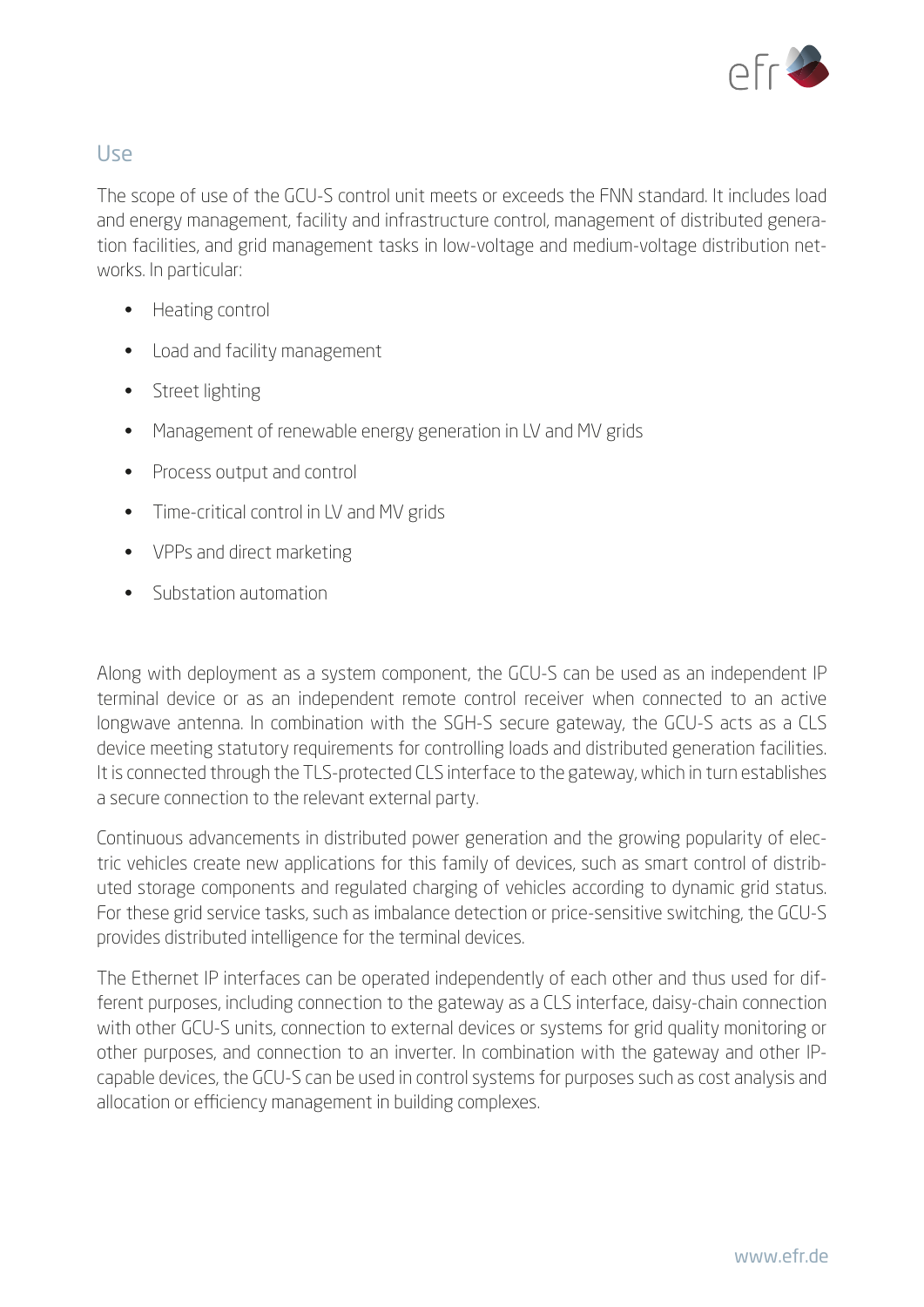

#### Standard functions

The functionality of the device can be flexibly configured by firmware upgrades and partitioning of the firmware into a fixed portion and a runtime-modifiable portion. The following functions are available as standard:

- Prioritised control
- Role-based authorisation and client capability
- Autonomous control
- Central control actions (group or stage switching, pulse function)
- Real-time clock with calendar; time synchronisation via NTP server
- Self-monitoring and self-test (system and operation logs, relay test)
- Floating inputs for status feedback or switching actions
- Power restoration and soft start
- Configuration through IP interfaces
- Emergency operation
- Relay monitoring, status information, logging of operationally relevant data
- Automatic commissioning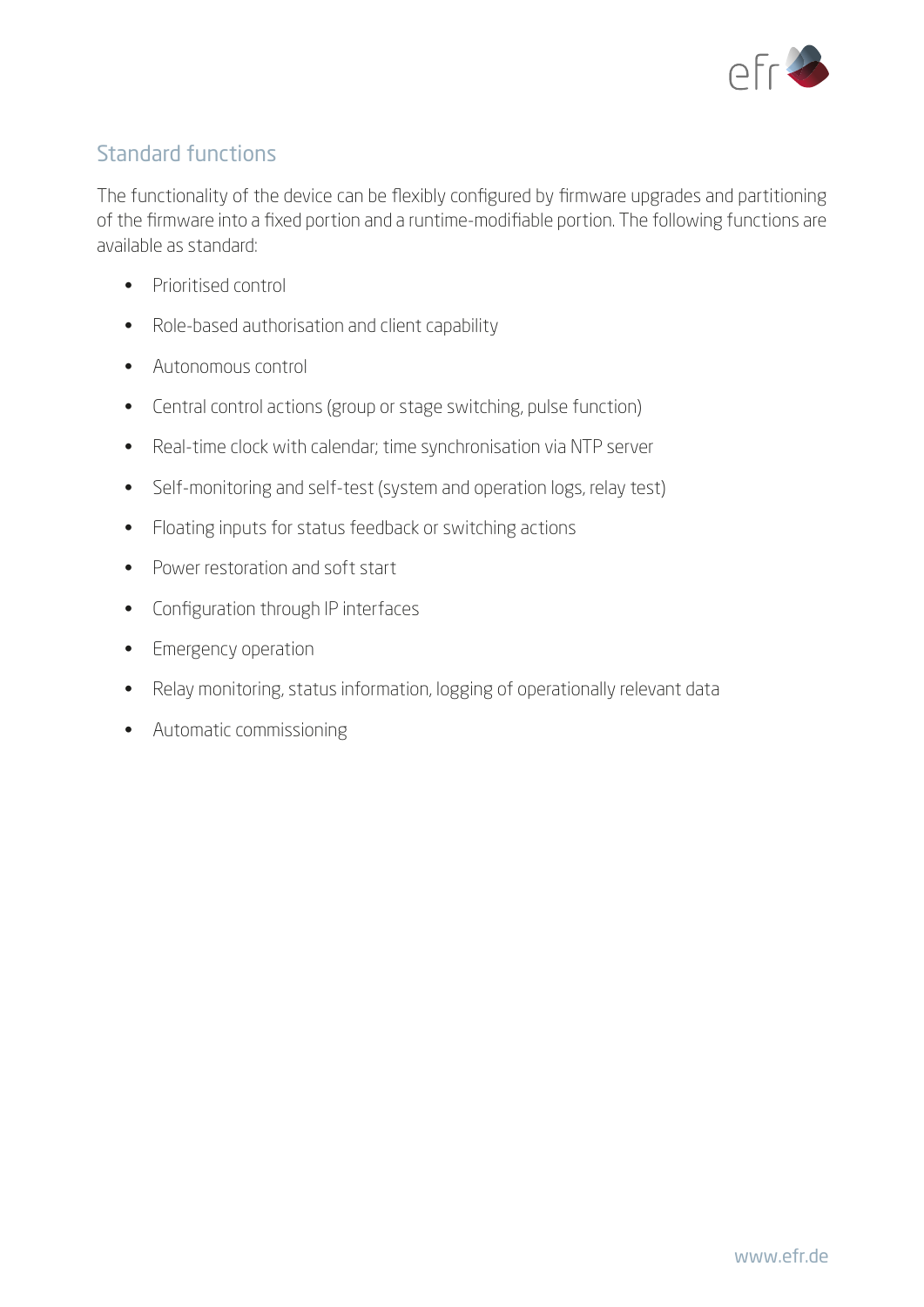

## Auxiliary functions

For wide-range flexible deployment, the device offers auxiliary functions for applications that are not covered by the smart meter system:

- Astronomical calendar
- Measurement data acquisition over IP interface
- Loadable control programs, for example for balanced load distribution over supply lines
- Longwave connection as an independent and/or redundant control channel
- Remote control receiver function

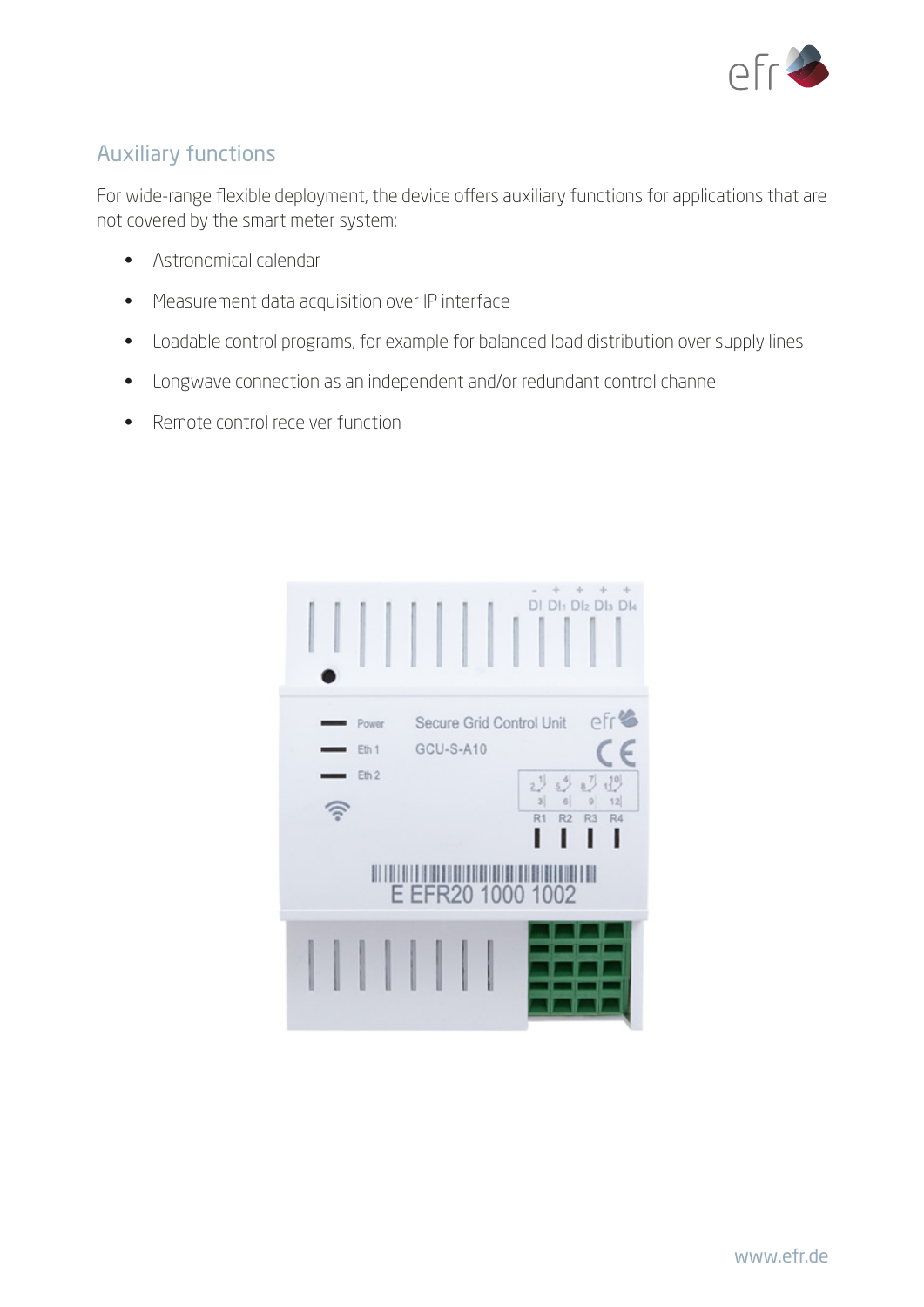

#### TECHNICAL DATA

| Application area:              | Low voltage 400 V                                                  |
|--------------------------------|--------------------------------------------------------------------|
| Distribution networks          | Medium voltage 20 kV                                               |
|                                |                                                                    |
| Supply voltage                 | AC line: 230 VAC                                                   |
|                                |                                                                    |
| Switch outputs                 | 4x changeover 1 A, 250 V<br>(floating contacts,<br>bistable relay) |
| Signal inputs                  | 4x optoisolated<br>24 VDC digital inputs                           |
|                                |                                                                    |
| 7x LED indicators              | Operation,<br>communication, relay                                 |
| Operation                      | Relay test buttons                                                 |
|                                |                                                                    |
|                                | IEEE802, 10/100 Base-T                                             |
| Ethernet port I                | 10/100 Mbit/s                                                      |
|                                | e.g. CLS/                                                          |
|                                | Smart Meter Gateway                                                |
|                                |                                                                    |
|                                | IEEE802, 10/100 Base-T                                             |
| Ethernet port II               | 10/100 Mbit/s                                                      |
|                                | e.g. daisy-chain,<br>external IP device                            |
|                                |                                                                    |
|                                | 2.4GHz RF,                                                         |
| WIFI                           | IEEE 802.11b/g/n                                                   |
|                                |                                                                    |
|                                | TCP/IPv4, IPv6, TLS                                                |
| Protocols (fixed)              | DHCP, NTP, OpenVPN                                                 |
|                                | SOCKS <sub>V</sub> 5                                               |
|                                | CLS: HKS3/4                                                        |
| Protocols (configurable)       | <b>MQTT</b>                                                        |
|                                | EN 61850/ EN 62351-8                                               |
|                                |                                                                    |
| Power consumption              | <2,9 W (typical)                                                   |
|                                |                                                                    |
| Operating<br>temperature range | -25 °C to +55 °C                                                   |

| Storage/transport<br>temperature range | $-25 °C$ to $+70 °C$         |
|----------------------------------------|------------------------------|
| Relative humidity                      | Max. 95 %,<br>non-condensing |

| Case:                 | Top-hat rail mount,<br><b>DIN 43857</b> |
|-----------------------|-----------------------------------------|
| <b>Dimensions</b>     | $70 \times 66 \times 90$ mm (4 MU)      |
| Protection class      |                                         |
| Protection rating     | IP3x                                    |
| Material (recyclable) | Glass-fibre reinforced<br>polycarbonate |
| Fire characteristics  | Flame resistant<br>to IEC 62052-11      |

| Mechanical strength | MID M1 |
|---------------------|--------|
| I FM1               | MIDEZ  |

| $\sqrt{2}$ | - - - - - - - |
|------------|---------------|
|            |               |

| Relay terminals  | 4x insertion terminals<br>$\varnothing$ 0,6 - 2,5 mm |
|------------------|------------------------------------------------------|
| Ethernet ports   | $2 \times R$  45 jack                                |
| Digital inputs   | 4x insertion terminals<br>$\varnothing$ 0,6 - 2,5 mm |
| Longwave antenna | RI12                                                 |

| l Real-time clock<br>accuracy | 5 ppm, < 0,5 s per 24 h |  |
|-------------------------------|-------------------------|--|
|                               |                         |  |
| cogues interface              |                         |  |

| Longwave interface | UART, 5 V   |
|--------------------|-------------|
| Protocol           | Versacom    |
| Transmission rate  | $200$ bit/s |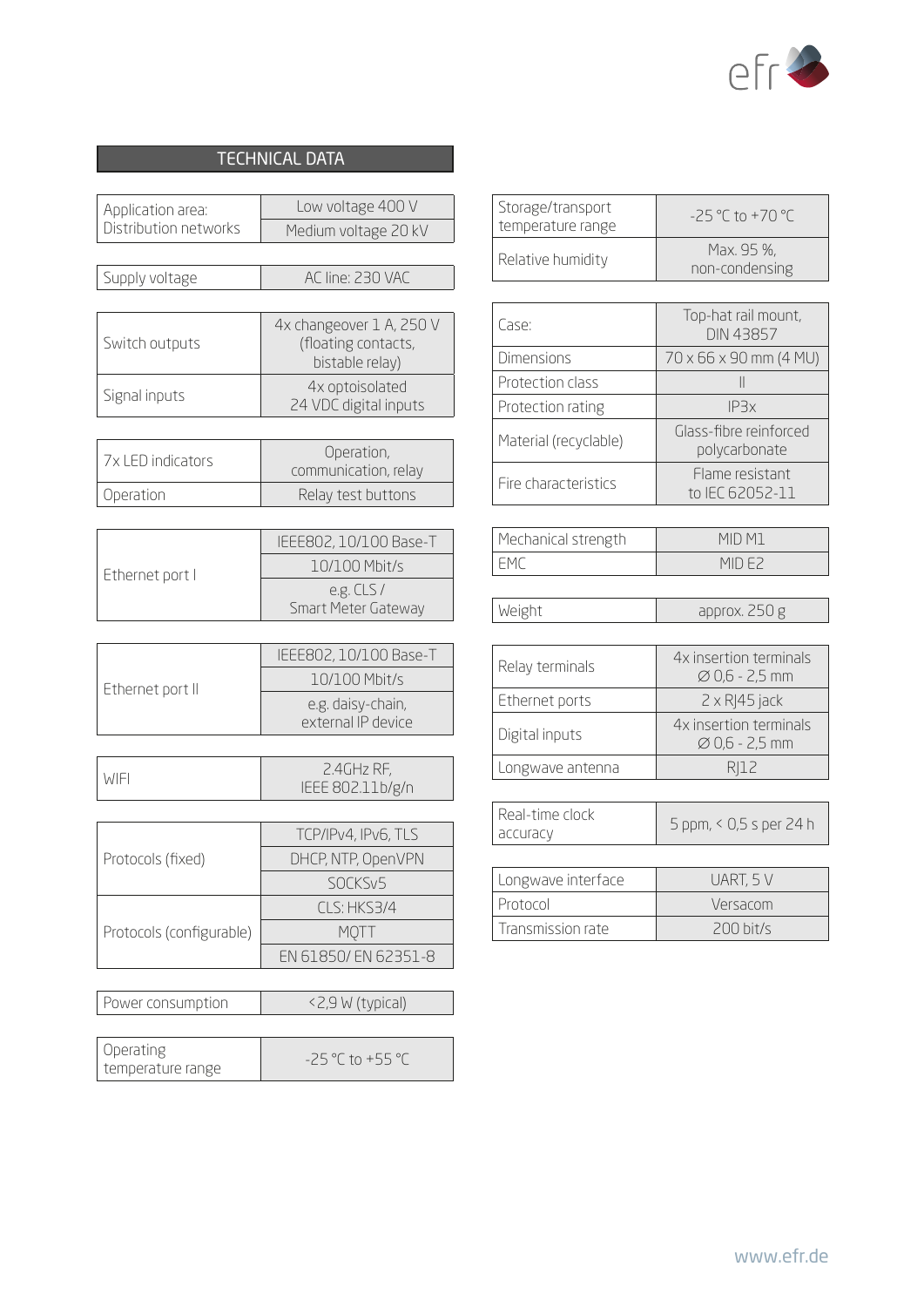

#### APPLICABLE PROVISIONS, STANDARDS AND TESTS

| Test standards        |                                                      | Manufacturing certifications                   |           |  |
|-----------------------|------------------------------------------------------|------------------------------------------------|-----------|--|
| General requirements  | EN 50470, Part 1                                     | Quality management                             | ISO 9001  |  |
| Specific requirements | WELMEC 7.2                                           | Environmental management                       | ISO 14001 |  |
|                       | EN 300 220-2 v.2.1.1/2                               | Conformity and certifications                  |           |  |
| Applicable standards  | EN 55022/24<br>EN 61000<br>EN 60950<br>EN 301489-1/3 | FNN-Specification "Steuerbox" v1.3 (partially) |           |  |

#### TYPE DESIGNATION

| GCU-S- |   |  |  |  | <b>Control Box "Grid Control Unit"</b> |
|--------|---|--|--|--|----------------------------------------|
|        | А |  |  |  | AC power connection 230 VAC            |
|        |   |  |  |  | with integrated WiFi module            |
|        |   |  |  |  | without WiFi module                    |
|        |   |  |  |  | variant without safety module          |
|        |   |  |  |  | variant with safety module             |

All variants have four switching outputs, four digital inputs, two Ethernet interfaces and one serial interface included as standard.